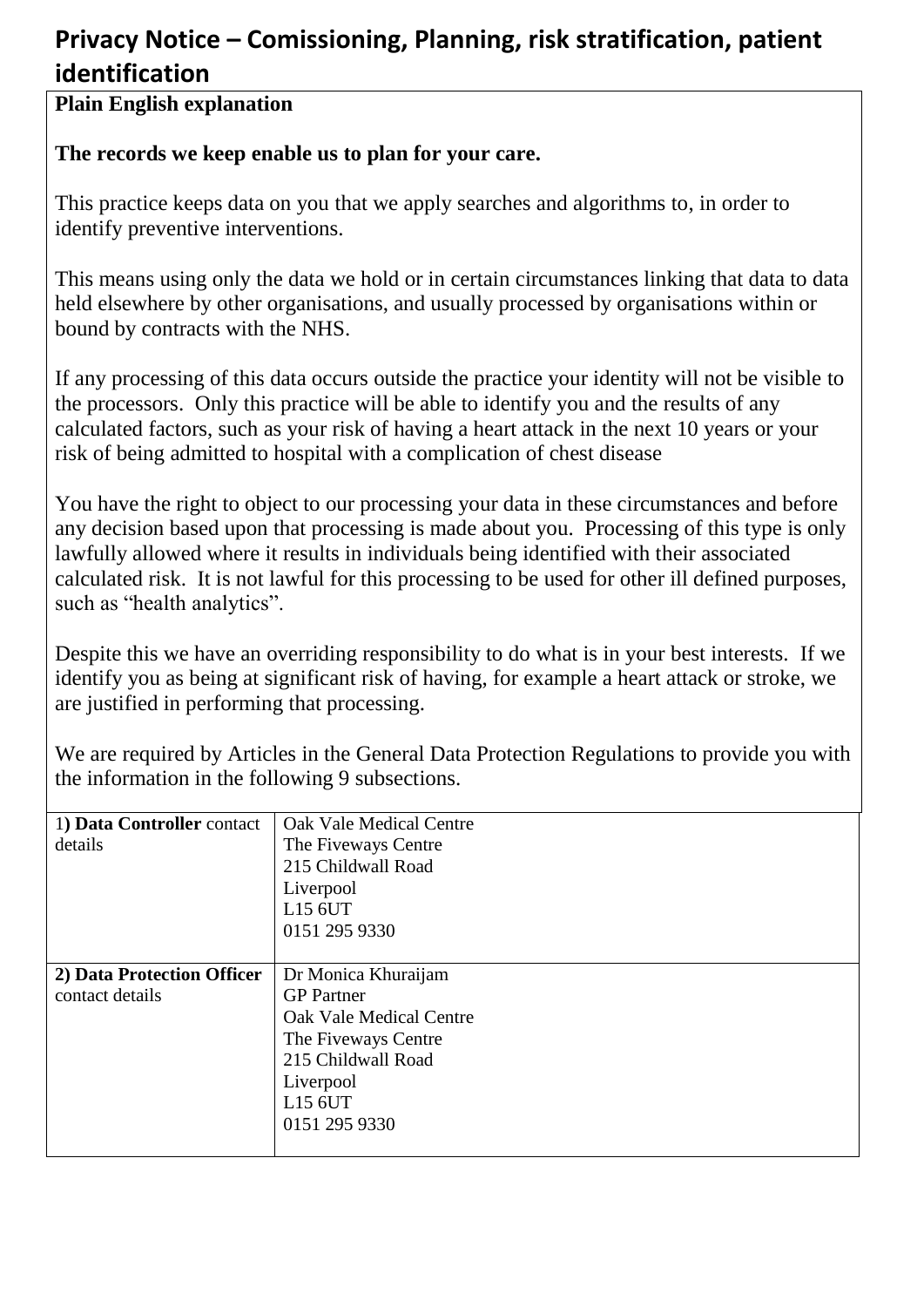# **Privacy Notice – Comissioning, Planning, risk stratification, patient identification**

| 3) <b>Purpose</b> of the    | The practice performs computerised searches of some or all of our records          |
|-----------------------------|------------------------------------------------------------------------------------|
| processing                  | to identify individuals who may be at increased risk of certain conditions or      |
|                             | diagnoses i.e. Diabetes, heart disease, risk of falling). Your records may be      |
|                             | amongst those searched. This is often called "risk stratification" or "case        |
|                             | finding". These searches are sometimes carried out by Data Processors              |
|                             | who link our records to other records that they access, such as hospital           |
|                             | attendance records. The results of these searches and assessment may then          |
|                             | be shared with other healthcare workers, such as specialist, therapists,           |
|                             | technicians etc. The information that is shared is to enable the other             |
|                             | healthcare workers to provide the most appropriate advice, investigations,         |
|                             | treatments, therapies and or care.                                                 |
| 4) Lawful basis for         | The legal basis for this processing is                                             |
| processing                  |                                                                                    |
|                             | <b>Article 6(1)(e); "necessary</b> in the exercise of official authority vested in |
|                             | the controller'                                                                    |
|                             |                                                                                    |
|                             | And                                                                                |
|                             |                                                                                    |
|                             | Article $9(2)(h)$ 'necessary for the purposes of preventative or occupational      |
|                             | medicine for the assessment of the working capacity of the employee,               |
|                             | medical diagnosis, the provision of health or social care or treatment or the      |
|                             | management of health or social care systems and services"                          |
|                             | We will recognise your rights under UK Law collectively known as the               |
|                             | "Common Law Duty of Confidentiality"*                                              |
|                             |                                                                                    |
| 5) Recipient or categories  | The data will be shared for processing with Emis, NHS Digital& Liverpool           |
| of recipients of the shared | CCG and for subsequent healthcare with Liverpool CCG & MerseyCare.                 |
| data                        |                                                                                    |
| 6) Rights to object         | You have the right to object to this processing where it might result in a         |
|                             | decision being made about you. That right may be based either on implied           |
|                             | consent under the Common Law of Confidentiality, Article 22 of GDPR or             |
|                             | as a condition of a Section 251 approval under the HSCA. It can apply to           |
|                             | some or all of the information being shared with the recipients. Your right        |
|                             | to object is in relation to your personal circumstances. Contact the Data          |
|                             | Controller or the practice.                                                        |
|                             |                                                                                    |
|                             |                                                                                    |
| 7) Right to access and      | You have the right to access the data that is being shared and have any            |
| correct                     | inaccuracies corrected. There is no right to have accurate medical records         |
|                             | deleted except when ordered by a court of Law.                                     |
| 8) Retention period         | The data will be retained in line with the law and national guidance.              |
|                             | https://digital.nhs.uk/article/1202/Records-Management-Code-of-Practice-for-       |
|                             | Health-and-Social-Care-2016                                                        |
|                             | or speak to the practice.                                                          |
| 9) Right to Complain.       | You have the right to complain to the Information Commissioner's Office,           |
|                             | you can use this link https://ico.org.uk/global/contact-us/                        |
|                             |                                                                                    |
|                             | or calling their helpline Tel: 0303 123 1113 (local rate) or 01625 545 745         |
|                             | (national rate)                                                                    |
|                             |                                                                                    |
|                             |                                                                                    |